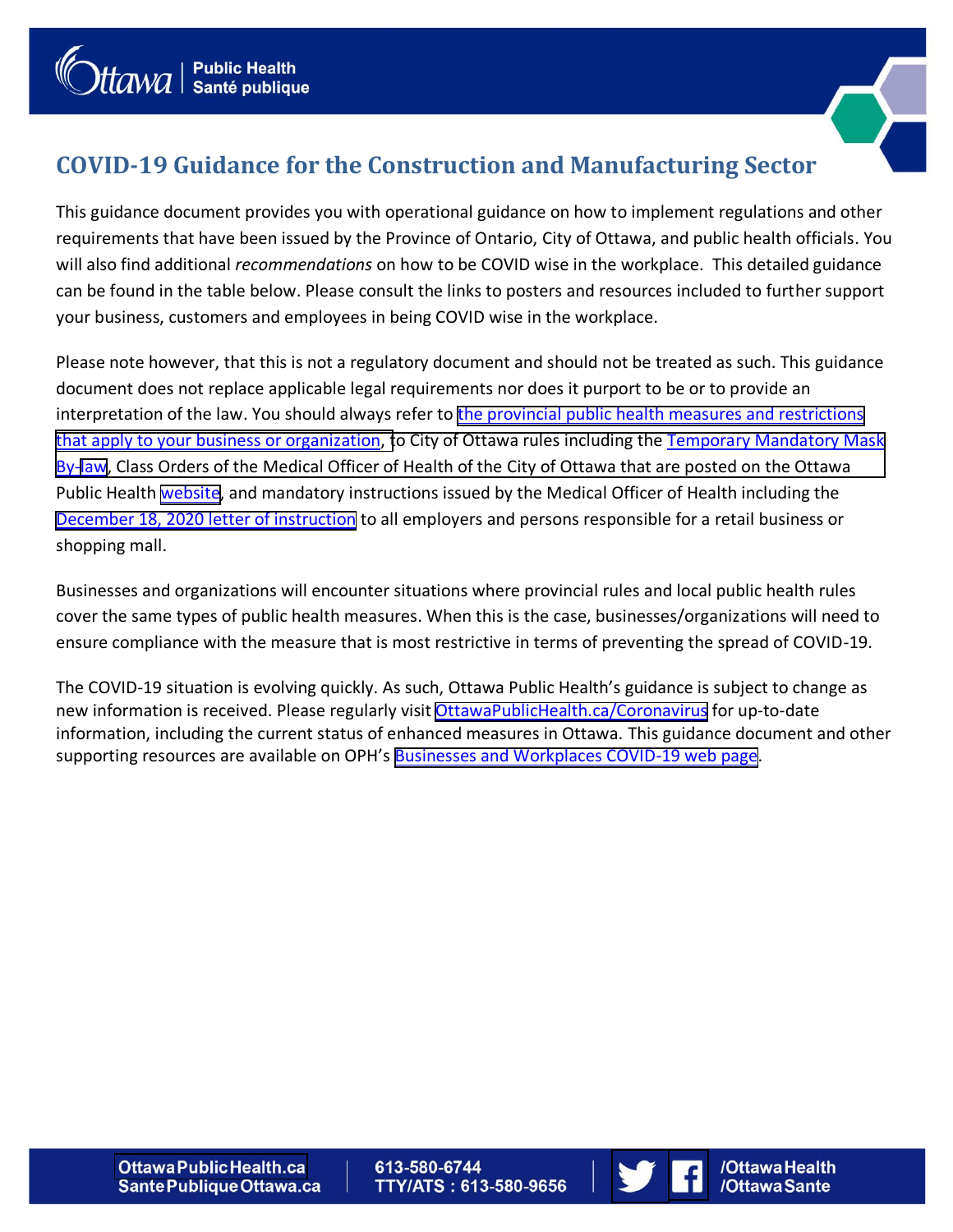## **Operational Guidance for the Construction and Manufacturing Sector**

| <b>Safety Plans</b>                    | The safety plan will:                                                                                                                                                                                                                                                                                                                                                                                                                                                                                                                                                                                                                                                                                                                                                                                                                                                                                                                                                                                                                                                     |
|----------------------------------------|---------------------------------------------------------------------------------------------------------------------------------------------------------------------------------------------------------------------------------------------------------------------------------------------------------------------------------------------------------------------------------------------------------------------------------------------------------------------------------------------------------------------------------------------------------------------------------------------------------------------------------------------------------------------------------------------------------------------------------------------------------------------------------------------------------------------------------------------------------------------------------------------------------------------------------------------------------------------------------------------------------------------------------------------------------------------------|
|                                        | Describe measures/procedures that have been or will be implemented in the<br>business, place, facility, or establishment to reduce spread of COVID-19.<br>Be in writing and made available to any person for review on request.<br>Be posted in a visible place to come to the attention of those working at, or<br>attending, the location.                                                                                                                                                                                                                                                                                                                                                                                                                                                                                                                                                                                                                                                                                                                              |
| <b>Screening</b>                       | How to perform staff screening<br>Use OPH's online screening tool or refer to the printable screening tool to screen<br>staff before each shift.<br>Prevent staff from working if:<br>They show any signs and/or symptoms of COVID-19 before, or during their<br>$\circ$<br>shift;<br>They have come in close contact with a confirmed or suspected case of<br>$\circ$<br>COVID-19 in the past 14 days, or;<br>They have travelled outside of Canada in the past 14 days.<br>$\circ$<br>If staff experience symptoms of COVID-19 during their shift, they should return<br>home, self-isolate and visit. OttawaPublicHealth.ca/COVIDCentre or call Ottawa<br>Public Health at 613-580-6744 for information about getting tested.<br>Employers must ensure that their employees are aware of the benefits/pay<br>available to them, should they need to self-isolate due to COVID-19.<br>In addition to the above requirements, consider updating your business policies for<br>$\bullet$<br>managing staff member absences and for backfilling shifts in case of absence. |
|                                        | How to perform customer screening<br>Perform a passive screening of customers prior to entering the business and do not<br>permit entry if they have COVID-19 symptoms, or if they have travelled outside of<br>Canada in the past 14 days.<br>Consider using the Self Screening Poster at the door to encourage self-screening.                                                                                                                                                                                                                                                                                                                                                                                                                                                                                                                                                                                                                                                                                                                                          |
| <b>Attendance Log</b><br>and Reporting | Maintain an attendance log for employees, including start and end times of their<br>shifts.<br>Ottawa Public Health has made available a COVID-19 Workplace Staff Log to collect<br>this information.<br>Maintain an attendance log for customers/clients if prescribed in the regulation.<br>Patron information is confidential and must be retained by the business for at least<br>30 days. The information may only be released to a Medical Officer of Health or a<br>Public Health Inspector by request under the Health Protection and Promotion Act<br>for a purpose specified in Section 2 of that Act, or as otherwise required by law.<br>If two (2) or more people in your workplace test positive for COVID-19 (e.g. two or<br>more cases) within 14 days, you must immediately notify Ottawa Public Health at<br>613-580-2424 ext. 26325<br>Please note that reporting cases to OPH is not a punitive measure, it will in fact<br>help OPH react proactively to control COVID-19 cases in the workplace and work<br>with the business to prevent closures.  |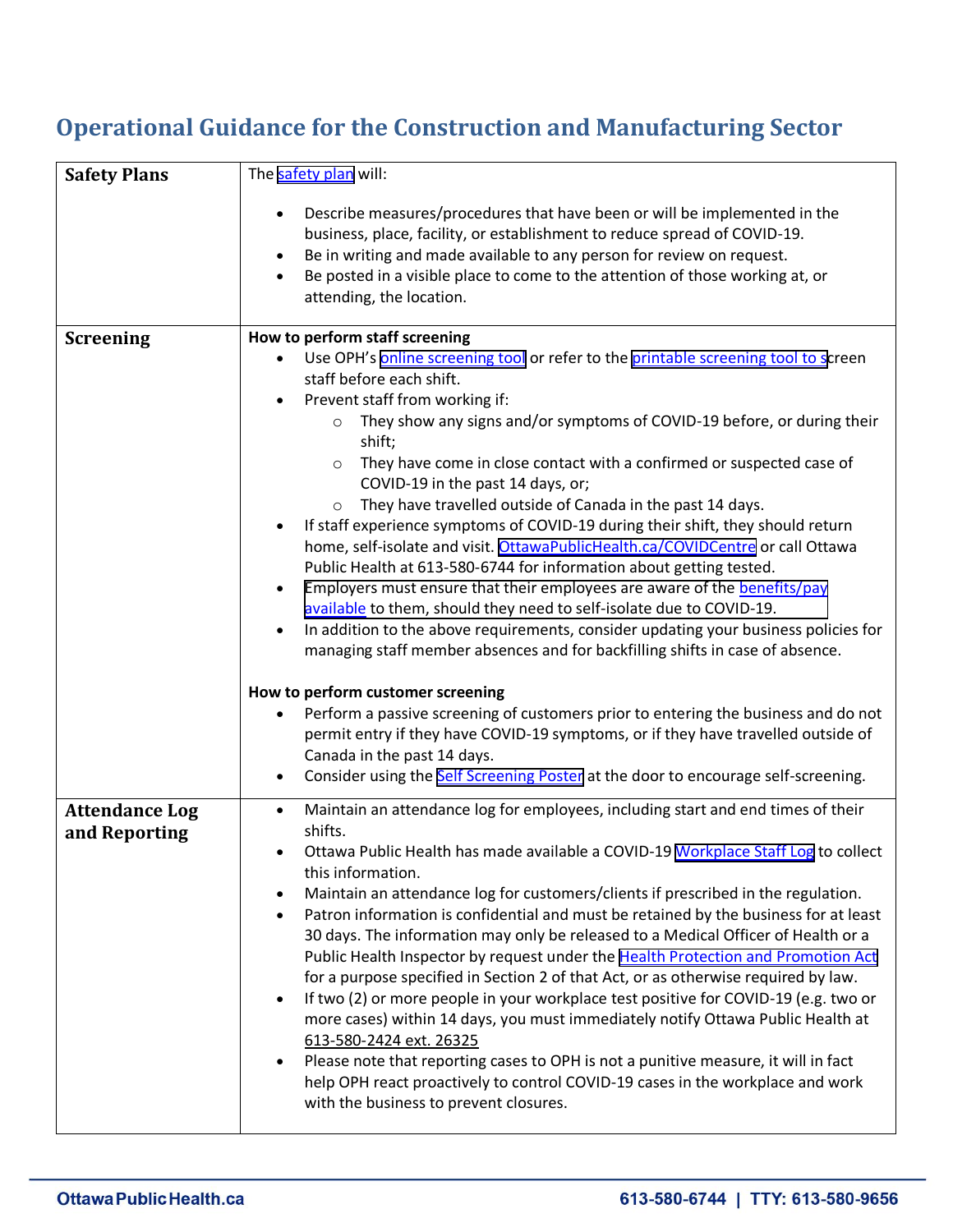| <b>Physical</b>        | Physical distancing of at least 2 metres is always required.<br>$\bullet$                       |
|------------------------|-------------------------------------------------------------------------------------------------|
|                        |                                                                                                 |
| Distancing and         | Modify the layout and use signage to encourage one-way traffic flow to ensure<br>$\bullet$      |
| <b>Line Management</b> | enough space is provided for staff and customers to maintain physical distancing.               |
|                        | Ensure enough space for people in high traffic areas and places where people may                |
|                        | gather.                                                                                         |
|                        | Identify areas where crowding and bottlenecks are common, such as lobbies,                      |
|                        | washrooms, and use staff or barriers to redirect people who may gather in these                 |
|                        | areas.                                                                                          |
|                        | Monitor and manage lines within and outside the facility.                                       |
|                        | Post physical distancing signage at all entrances, service desks or other high                  |
|                        | visibility locations.                                                                           |
|                        | <b>Construction</b>                                                                             |
|                        | In order to ensure physical distancing in the workplace, consider:                              |
|                        | Staggering start times, shifts, breaks, and lunches.<br>$\bullet$                               |
|                        | Restricting the number of people on-site and where they are assigned to work.<br>$\bullet$      |
|                        | Controlling site movement (by limiting the potential for workers to gather,                     |
|                        | ٠<br>including personnel in material hoists and site trailers).                                 |
|                        |                                                                                                 |
|                        | Limiting the number of people who use elevators and hoists at one time.<br>٠                    |
|                        | Holding meetings in an outside or large space to enable physical distancing.<br>$\bullet$       |
|                        | Limiting unnecessary on-site contact between workers, and between workers and<br>$\bullet$      |
|                        | outside service providers, and encourage physical distancing in these areas.                    |
|                        | Manufacturing                                                                                   |
|                        | In order to ensure physical distancing in the workplace, consider:                              |
|                        | Adding floor markings and barriers to manage traffic flow and physical distancing.<br>$\bullet$ |
|                        | Staggering start times, shifts, breaks, and lunches.                                            |
|                        | Restricting the number of people on-site and where they are assigned to work.<br>$\bullet$      |
|                        | Controlling site movement (by limiting the potential for workers to gather).<br>$\bullet$       |
|                        | Limiting the number of people working in one space at the same time.<br>$\bullet$               |
|                        | Minimizing the number of people using each piece of equipment in instances<br>$\bullet$         |
|                        | where sharing equipment cannot be avoided.                                                      |
|                        | Hold meetings in an outside or large space.                                                     |
|                        | Limit unnecessary on-site interaction between workers, and with outside service                 |
|                        | providers.                                                                                      |
|                        | Install barriers between workers where practical; this can include plexiglass.                  |
|                        |                                                                                                 |
| <b>Capacity Limits</b> | Capacity limits refer to the maximum number of people permitted in the facility while           |
|                        | allowing for physical distancing of 2 metres to be maintained.                                  |
|                        |                                                                                                 |
|                        | The owner and/or operator is responsible for determining the specific limit for their           |
|                        | venue based on its layout, equipment, structure, traffic flow, the activities hosted,           |
|                        | and requirements to maintain physical distance.                                                 |
|                        | Ensure a minimum 2-metre radius per person (i.e., 12.6 square metres).                          |
|                        | For information on how to calculate your capacity limit, please see Considerations<br>$\bullet$ |
|                        | for Capacity Limit.                                                                             |
|                        |                                                                                                 |
|                        | <b>Monitor capacity limit</b>                                                                   |
|                        | Limit the number of people based on calculations above.                                         |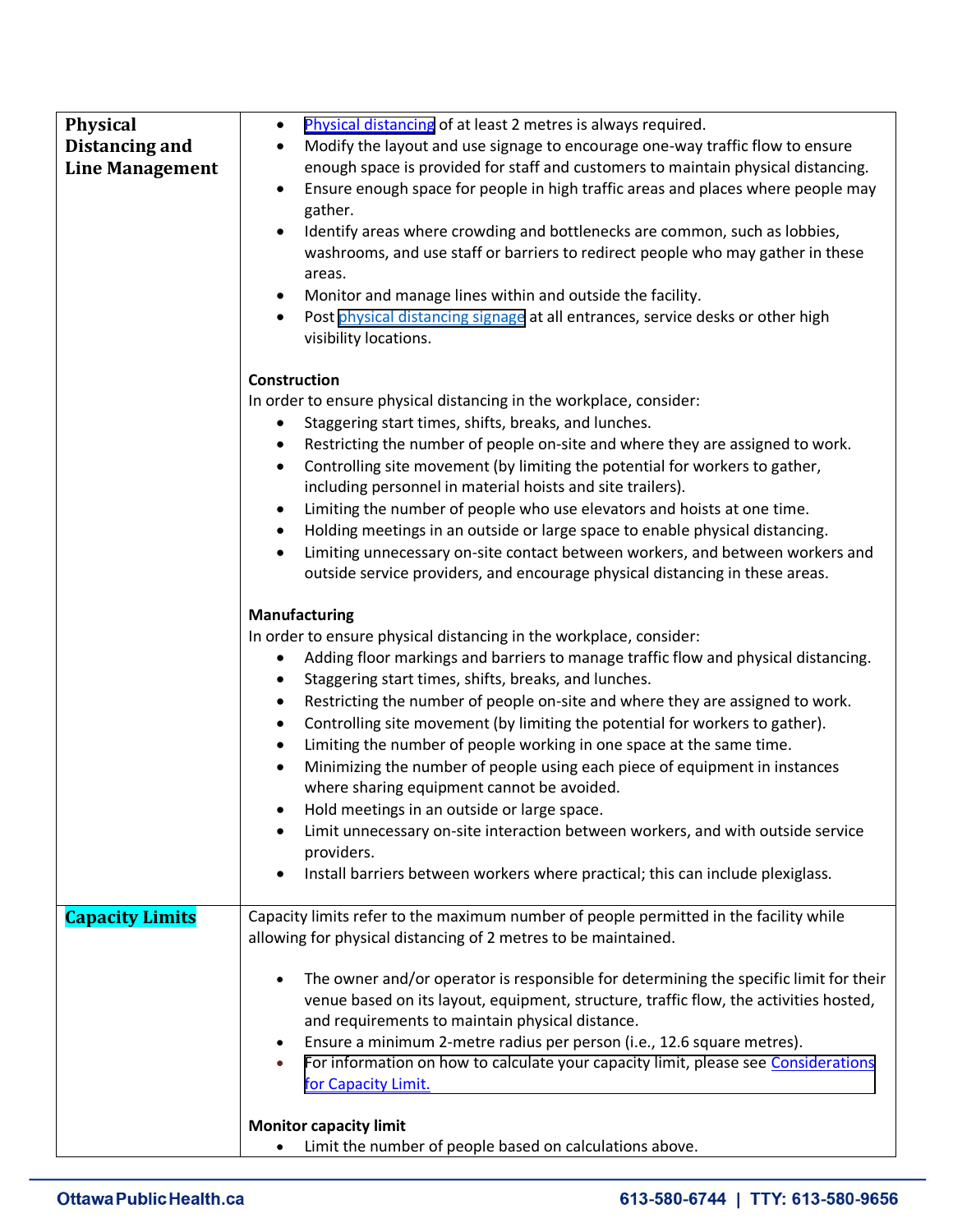|                       | Designate and manage entry and exit points to control the number of people<br>$\bullet$                          |
|-----------------------|------------------------------------------------------------------------------------------------------------------|
|                       | entering the facility and each space within. If the maximum number of people is                                  |
|                       | reached, allow one person in for every person that leaves.                                                       |
|                       | Stagger arrivals and departures, where possible, to reduce congestion at points of                               |
|                       | entrance and exit and in common areas.                                                                           |
|                       |                                                                                                                  |
| <b>Masks and Face</b> | The City of Ottawa has introduced a Temporary Mandatory Mask by-law requiring<br>$\bullet$                       |
| Coverings             | that masks be worn indoors and in some outdoor situations.                                                       |
|                       | Businesses must have the mandatory mask poster at the front of the store in a<br>$\bullet$                       |
|                       | visible place.                                                                                                   |
|                       | It is strongly encouraged to wear a mask outdoors where physical distancing may<br>be challenging or impossible. |
|                       | The mask should cover the mouth, nose and chin and ideally have 3 layers.<br>$\bullet$                           |
|                       | Business owners and operators must develop a policy and protocols on the wearing<br>$\bullet$                    |
|                       | of masks, as per the City of Ottawa by-law, and train staff on the policy and                                    |
|                       | protocols.                                                                                                       |
|                       | It is the responsibility of the business or workplace to ensure that anyone not<br>$\bullet$                     |
|                       | wearing a mask if given a verbal reminder to do so.                                                              |
|                       | Signage reminding customers to wear a mask must be posted at every public                                        |
|                       | entrance/exit, as per the City of Ottawa by-law.                                                                 |
|                       | The Letter of Instruction issued by Dr. Vera Etches strongly recommends that                                     |
|                       | employees wear a mask at all times, including in staff only spaces and when they                                 |
|                       | are more than 2 metres apart.                                                                                    |
|                       | There are exemptions, including (but not limited to) children under 2 years of age                               |
|                       | and individuals with medical conditions.                                                                         |
|                       | Plastic face shields alone are NOT equivalent to wearing a mask.<br>$\bullet$                                    |
|                       |                                                                                                                  |
| <b>Hand hygiene</b>   | As per the City of Ottawa by-law, alcohol-based hand sanitizer with greater than<br>٠                            |
|                       | 60% alcohol is available at all public entrances/exits.                                                          |
|                       | All individuals should be encouraged to perform hand hygiene when entering and                                   |
|                       | leaving the premises.                                                                                            |
|                       |                                                                                                                  |
|                       | <b>Construction</b>                                                                                              |
|                       | Employers should consider:                                                                                       |
|                       | Access to soap and water or alcohol based hand sanitizer.                                                        |
|                       | Access to clean washroom facilities.                                                                             |
|                       | Sanitizing commonly touched surfaces or areas (hoists, site trailers, door handles,                              |
|                       | equipment, residential units).                                                                                   |
|                       | Avoiding the sharing of hand tools and power tools. If sharing is necessary, enable                              |
|                       | sanitization of shared equipment.<br>Posting signage on hygiene in English and the majority workplace language.  |
|                       | ٠                                                                                                                |
|                       | Manufacturing                                                                                                    |
|                       | Employers should consider:                                                                                       |
|                       | Having all employees and visitors wash their hands thoroughly with soap and water                                |
|                       | before entering the workplace and after contact with surfaces others have                                        |
|                       |                                                                                                                  |
|                       | touched.                                                                                                         |
|                       | Including handwashing before breaks and at shift changes.<br>٠                                                   |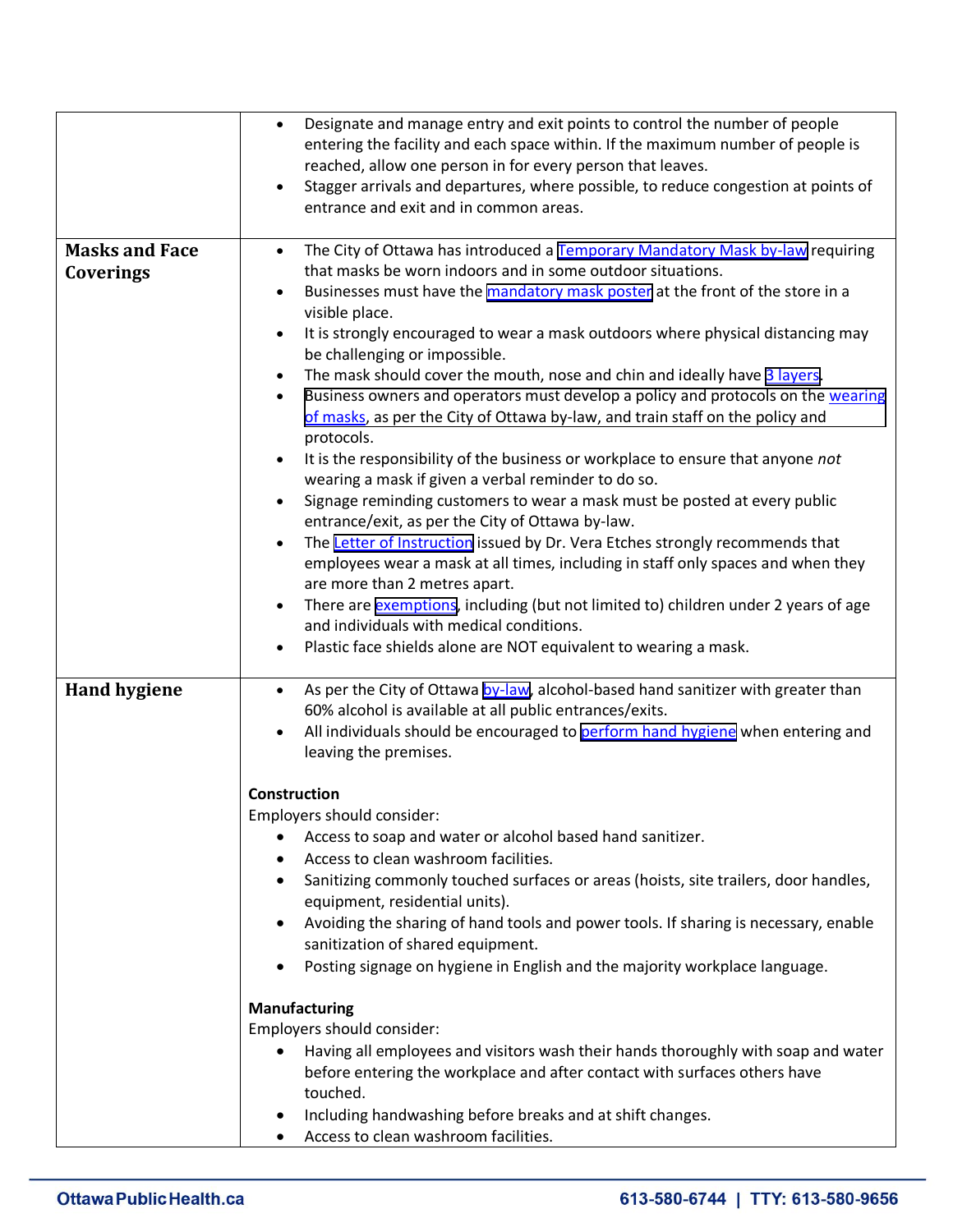|                                                                                   | Sanitizing commonly touched surfaces or areas such as entrances, counters,<br>$\bullet$<br>washrooms and kitchens.<br>Sanitizing shared equipment (where sharing equipment cannot be avoided).<br>Posting signage on hygiene in English and the majority workplace language.<br>$\bullet$                                                                                                                                                                                                                                                                                                                                                                                                                                                                                                                                                                                                                                                                                                                                                                                                                                                                                                                                                                                        |
|-----------------------------------------------------------------------------------|----------------------------------------------------------------------------------------------------------------------------------------------------------------------------------------------------------------------------------------------------------------------------------------------------------------------------------------------------------------------------------------------------------------------------------------------------------------------------------------------------------------------------------------------------------------------------------------------------------------------------------------------------------------------------------------------------------------------------------------------------------------------------------------------------------------------------------------------------------------------------------------------------------------------------------------------------------------------------------------------------------------------------------------------------------------------------------------------------------------------------------------------------------------------------------------------------------------------------------------------------------------------------------|
| Personal<br>Protective<br>Equipment,<br><b>Including Eye</b><br><b>Protection</b> | The employer must determine what PPE is required and ensure that it is worn by<br>$\bullet$<br>workers.<br>Educate staff on the proper use and disposal of masks and PPE.<br>$\bullet$<br>Gloves are not a substitute for proper hand hygiene, as they do not guarantee that<br>$\bullet$<br>foods or surfaces are not contaminated. Gloves should always be worn when a staff<br>member or volunteer handling food has a break in their skin or has a bandage that<br>is covering a wound. In the event you should need to or choose to wear gloves:<br>Wash your hands properly with soap and water or use an alcohol-based<br>$\circ$<br>hand sanitizer before you put on gloves.<br>Do not touch your face or mask with your gloves on.<br>$\circ$<br>Do not touch personal items, such as a cell phone, while wearing<br>$\circ$<br>gloves. Throw the gloves out in a closed garbage bin right away after<br>use and wash your hands with soap and water or use an alcohol-based<br>hand sanitizer.<br>Do not re-use gloves that are made for one use<br>$\circ$<br>Protective eyewear is required if a worker needs to come within 2 metres of<br>another person who is not wearing a face covering, and not separated by plexiglass<br>or some other impermeable barrier. |
|                                                                                   | <b>Construction</b><br>Providing a safe place for workers to dispose of used sanitizing wipes and personal<br>protective equipment.<br>Construction-related personal protective equipment (e.g., facepieces) should be<br>disinfected between uses.<br><b>Manufacturing</b><br>Provide a safe place for workers to dispose of used sanitizing wipes and personal<br>protective equipment.<br>Have a designated area for boot and personal protective equipment storage, in<br>order to limit this equipment's use outside of the production/processing                                                                                                                                                                                                                                                                                                                                                                                                                                                                                                                                                                                                                                                                                                                           |
| <b>Cleaning and</b><br><b>Disinfection</b>                                        | environment.<br>Commonly used cleaners and disinfectants are effective against COVID-19. The following<br>cleaning and disinfection recommendations aim to reduce the risks associated with surface                                                                                                                                                                                                                                                                                                                                                                                                                                                                                                                                                                                                                                                                                                                                                                                                                                                                                                                                                                                                                                                                              |
|                                                                                   | transmission. Remember to clean surfaces first, then disinfect them.<br>Frequently touched surfaces are most likely to be contaminated. Clean and<br>disinfect these surfaces often. Refer to OPH's cleaning and disinfection checklist.<br>Refer to Health Canada's list of hard surface disinfectants for use against COVID-<br>19.<br>Follow manufacturer's instructions on any products being used:<br>properly prepare solutions;<br>$\circ$<br>allow adequate contact time for disinfectant to kill germs (see product<br>$\circ$<br>label);<br>wear gloves when handling cleaning products, including wipes;<br>O                                                                                                                                                                                                                                                                                                                                                                                                                                                                                                                                                                                                                                                         |